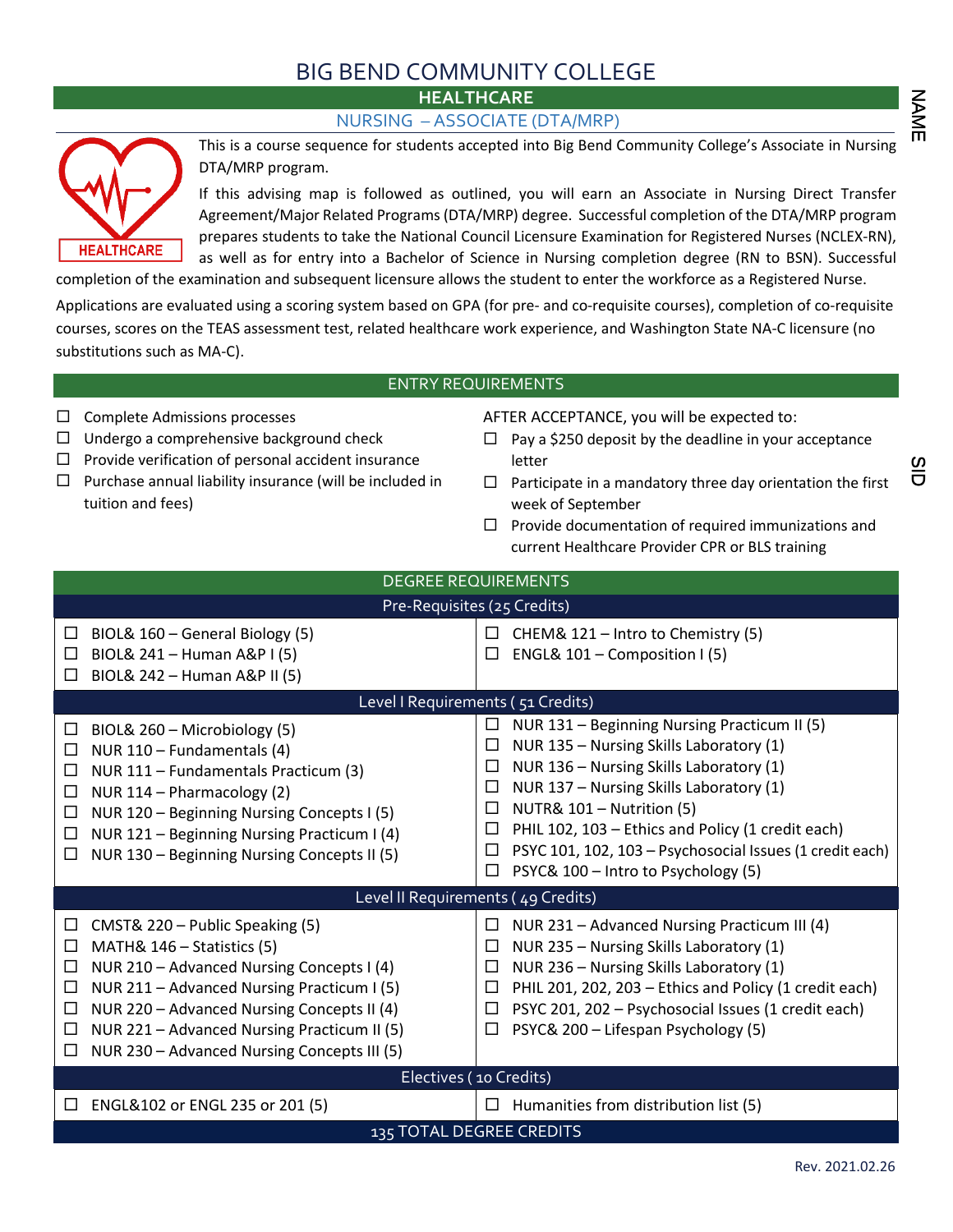## ASSOCIATE IN NURSING DTA/MRP PRE-REQUISITE FLOW CHART

Start by talking with your assigned advisor to determine which courses to take first based on your placement scores.

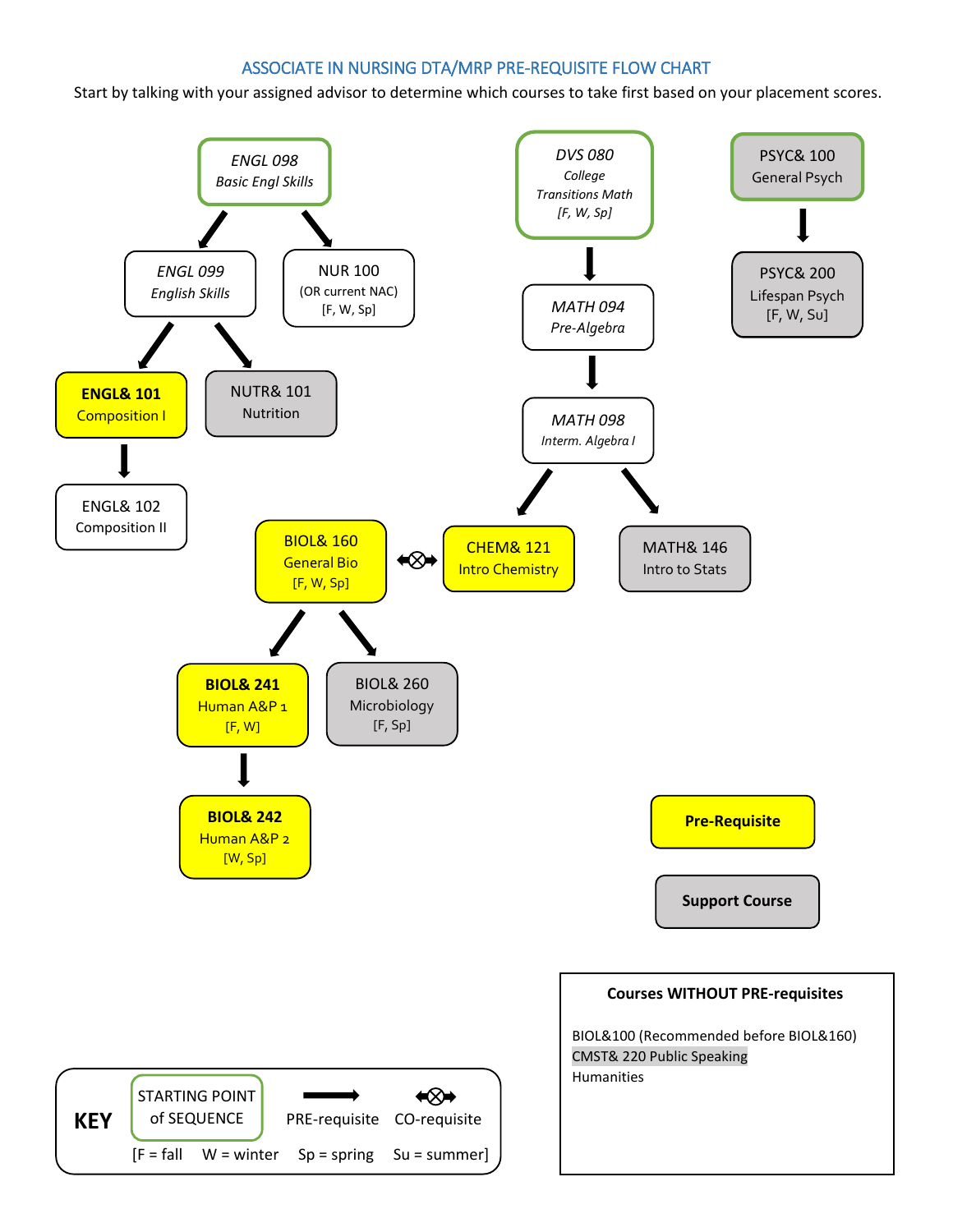| ASSOCIATE IN NURSING DTA/MRP QUARTERLY PROGRAM PLAN (YEAR ONE) |                                       |                                         |  |  |  |
|----------------------------------------------------------------|---------------------------------------|-----------------------------------------|--|--|--|
| FALL (15 credits)                                              | WINTER (15 credits)                   | SPRING (15 credits)                     |  |  |  |
| BIOL& 160 (5)                                                  | BIOL& 241 (5)                         | BIOL& 242 (5)                           |  |  |  |
| CHEM& 121 (5)                                                  | ENGL& 101 (5)                         | BIOL& 260 (5)                           |  |  |  |
| PSYC& 100 (5)                                                  | <b>NUTR&amp; 101 or</b>               | CMST& 220, MATH& 146,                   |  |  |  |
|                                                                | PSYC& 200 (5)                         | or NUTR& 101(5)                         |  |  |  |
| <b>ADVISING</b>                                                |                                       |                                         |  |  |  |
|                                                                |                                       |                                         |  |  |  |
| <b>FALL</b>                                                    | <b>WINTER</b>                         | <b>SPRING</b>                           |  |  |  |
| $\Box$ BBCC Foundation scholarship app                         | Assess program plan with advisor<br>⊔ | $\Box$ Assess program plan with advisor |  |  |  |
| $\Box$ Fill out FAFSA or WAFSA for next year                   | $\Box$ Apply to nursing programs      | $\Box$ Apply to nursing programs        |  |  |  |
| Meet with your advisor<br>П.                                   |                                       |                                         |  |  |  |

|                 |              | <b>QUARTERLY REGISTRATION PLANNING</b> |                                  |                                  |       |  |
|-----------------|--------------|----------------------------------------|----------------------------------|----------------------------------|-------|--|
| QUARTER:        |              |                                        | <b>REGISTRATION ACCESS CODE:</b> |                                  |       |  |
| <b>CLASS</b>    | <b>TITLE</b> | <b>CREDITS</b>                         | <b>DAYS</b>                      | <b>TIME</b>                      | ITEM# |  |
|                 |              |                                        |                                  |                                  |       |  |
|                 |              |                                        |                                  |                                  |       |  |
|                 |              |                                        |                                  |                                  |       |  |
|                 |              |                                        |                                  |                                  |       |  |
|                 |              |                                        |                                  |                                  |       |  |
|                 |              |                                        |                                  |                                  |       |  |
|                 |              | <b>QUARTERLY REGISTRATION PLANNING</b> |                                  |                                  |       |  |
| <b>QUARTER:</b> |              |                                        |                                  | <b>REGISTRATION ACCESS CODE:</b> |       |  |
| <b>CLASS</b>    | <b>TITLE</b> | <b>CREDITS</b>                         | <b>DAYS</b>                      | <b>TIME</b>                      | ITEM# |  |
|                 |              |                                        |                                  |                                  |       |  |
|                 |              |                                        |                                  |                                  |       |  |
|                 |              |                                        |                                  |                                  |       |  |
|                 |              |                                        |                                  |                                  |       |  |
|                 |              |                                        |                                  |                                  |       |  |
|                 |              |                                        |                                  |                                  |       |  |
|                 |              | <b>QUARTERLY REGISTRATION PLANNING</b> |                                  |                                  |       |  |
| QUARTER:        |              | <b>REGISTRATION ACCESS CODE:</b>       |                                  |                                  |       |  |
| <b>CLASS</b>    | <b>TITLE</b> | <b>CREDITS</b>                         | <b>DAYS</b>                      | <b>TIME</b>                      | ITEM# |  |
|                 |              |                                        |                                  |                                  |       |  |
|                 |              |                                        |                                  |                                  |       |  |
|                 |              |                                        |                                  |                                  |       |  |
|                 |              |                                        |                                  |                                  |       |  |
|                 |              |                                        |                                  |                                  |       |  |
|                 |              |                                        |                                  |                                  |       |  |
|                 |              | <b>QUARTERLY REGISTRATION PLANNING</b> |                                  |                                  |       |  |
| <b>QUARTER:</b> |              |                                        | <b>REGISTRATION ACCESS CODE:</b> |                                  |       |  |
| <b>CLASS</b>    | <b>TITLE</b> | <b>CREDITS</b>                         | <b>DAYS</b>                      | <b>TIME</b>                      | ITEM# |  |
|                 |              |                                        |                                  |                                  |       |  |
|                 |              |                                        |                                  |                                  |       |  |
|                 |              |                                        |                                  |                                  |       |  |
|                 |              |                                        |                                  |                                  |       |  |
|                 |              |                                        |                                  |                                  |       |  |

NAME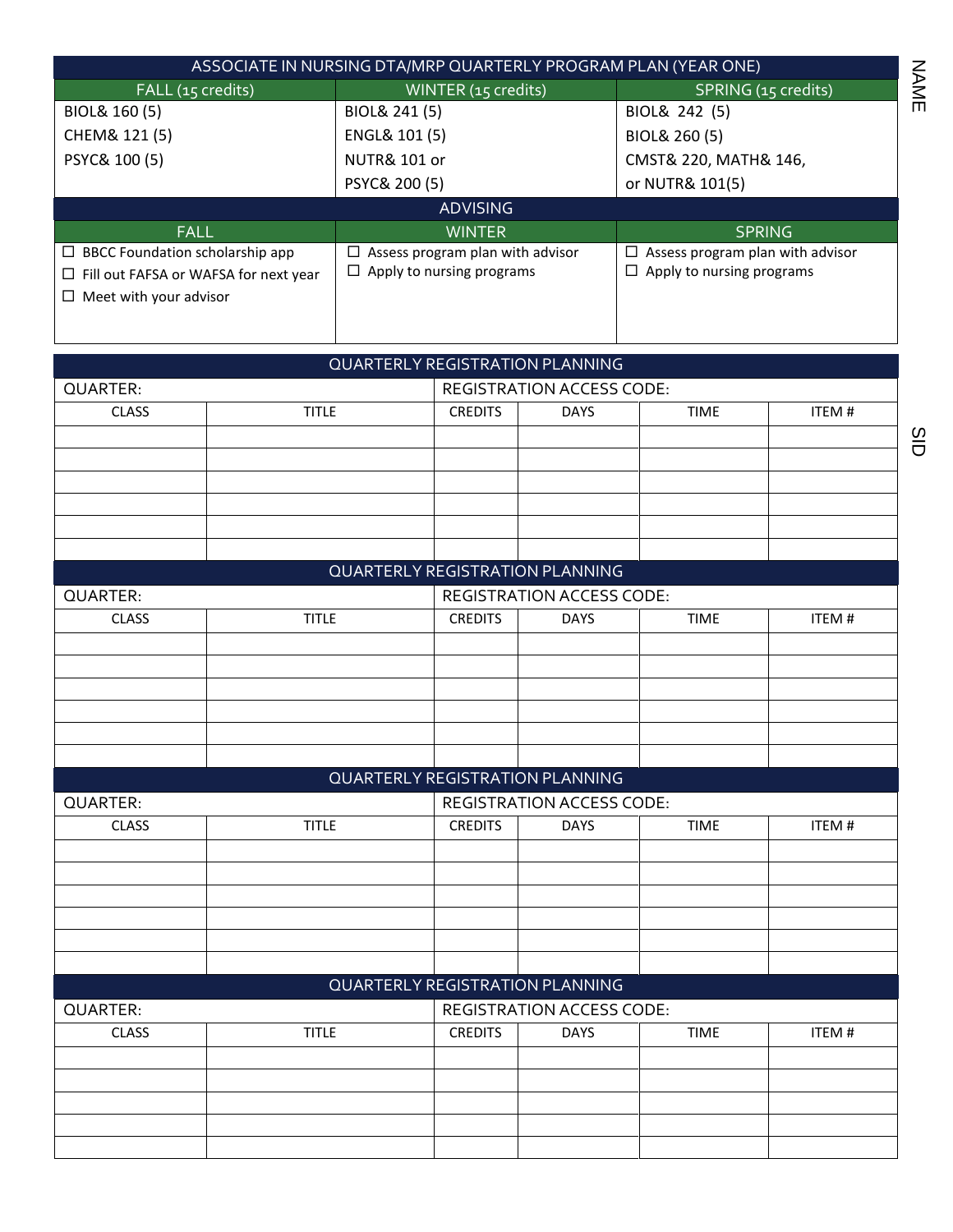| ASSOCIATE IN NURSING DTA/MRP QUARTERLY PROGRAM PLAN (YEAR TWO) |                                       |                                       |  |  |  |  |
|----------------------------------------------------------------|---------------------------------------|---------------------------------------|--|--|--|--|
| FALL (12 17 credits)                                           | WINTER (12 17 credits)                | SPRING(12 17 17)                      |  |  |  |  |
| NUR 110 (4), NUR 111 (3)                                       | NUR 120 (5), NUR 121 (4)              | NUR 130 (5), NUR 131 (5)              |  |  |  |  |
| NUR 114 (2), NUR 135 (1)                                       | NUR 136 (1), PHIL 103 (1)             | NUR 137 (1), PSYC 103 (1)             |  |  |  |  |
| PHIL 102 (1), PSYC 101 (1)                                     | PSYC 102 (1)                          | *PSYC&100(5)                          |  |  |  |  |
| *BIOL&260(5)                                                   | *NUTR&101 (5)                         |                                       |  |  |  |  |
| <b>ADVISING</b>                                                |                                       |                                       |  |  |  |  |
|                                                                |                                       |                                       |  |  |  |  |
| <b>FALL</b>                                                    | <b>WINTER</b>                         | <b>SPRING</b>                         |  |  |  |  |
| $\Box$ BBCC Foundation scholarship app                         | Assess program plan with advisor<br>ப | Assess program plan with advisor<br>□ |  |  |  |  |
| $\Box$ Fill out FAFSA or WAFSA for next year                   |                                       |                                       |  |  |  |  |
| Meet with your advisor<br>$\Box$                               |                                       |                                       |  |  |  |  |
|                                                                |                                       |                                       |  |  |  |  |
|                                                                |                                       |                                       |  |  |  |  |

| QUARTERLY REGISTRATION PLANNING              |              |                                        |             |             |       |
|----------------------------------------------|--------------|----------------------------------------|-------------|-------------|-------|
| QUARTER:                                     |              | <b>REGISTRATION ACCESS CODE:</b>       |             |             |       |
| <b>CLASS</b>                                 | <b>TITLE</b> | <b>CREDITS</b>                         | <b>DAYS</b> | <b>TIME</b> | ITEM# |
|                                              |              |                                        |             |             |       |
|                                              |              |                                        |             |             |       |
|                                              |              |                                        |             |             |       |
|                                              |              |                                        |             |             |       |
|                                              |              |                                        |             |             |       |
|                                              |              |                                        |             |             |       |
|                                              |              | <b>QUARTERLY REGISTRATION PLANNING</b> |             |             |       |
| QUARTER:                                     |              | <b>REGISTRATION ACCESS CODE:</b>       |             |             |       |
| <b>CLASS</b>                                 | <b>TITLE</b> | <b>CREDITS</b>                         | <b>DAYS</b> | <b>TIME</b> | ITEM# |
|                                              |              |                                        |             |             |       |
|                                              |              |                                        |             |             |       |
|                                              |              |                                        |             |             |       |
|                                              |              |                                        |             |             |       |
|                                              |              |                                        |             |             |       |
|                                              |              |                                        |             |             |       |
|                                              |              | <b>QUARTERLY REGISTRATION PLANNING</b> |             |             |       |
| QUARTER:                                     |              | <b>REGISTRATION ACCESS CODE:</b>       |             |             |       |
| <b>CLASS</b>                                 | <b>TITLE</b> | <b>CREDITS</b>                         | <b>DAYS</b> | <b>TIME</b> | ITEM# |
|                                              |              |                                        |             |             |       |
|                                              |              |                                        |             |             |       |
|                                              |              |                                        |             |             |       |
|                                              |              |                                        |             |             |       |
|                                              |              |                                        |             |             |       |
|                                              |              | <b>QUARTERLY REGISTRATION PLANNING</b> |             |             |       |
| <b>REGISTRATION ACCESS CODE:</b><br>QUARTER: |              |                                        |             |             |       |
| <b>CLASS</b>                                 | <b>TITLE</b> | <b>CREDITS</b>                         | <b>DAYS</b> | <b>TIME</b> | ITEM# |
|                                              |              |                                        |             |             |       |
|                                              |              |                                        |             |             |       |
|                                              |              |                                        |             |             |       |
|                                              |              |                                        |             |             |       |

NAME